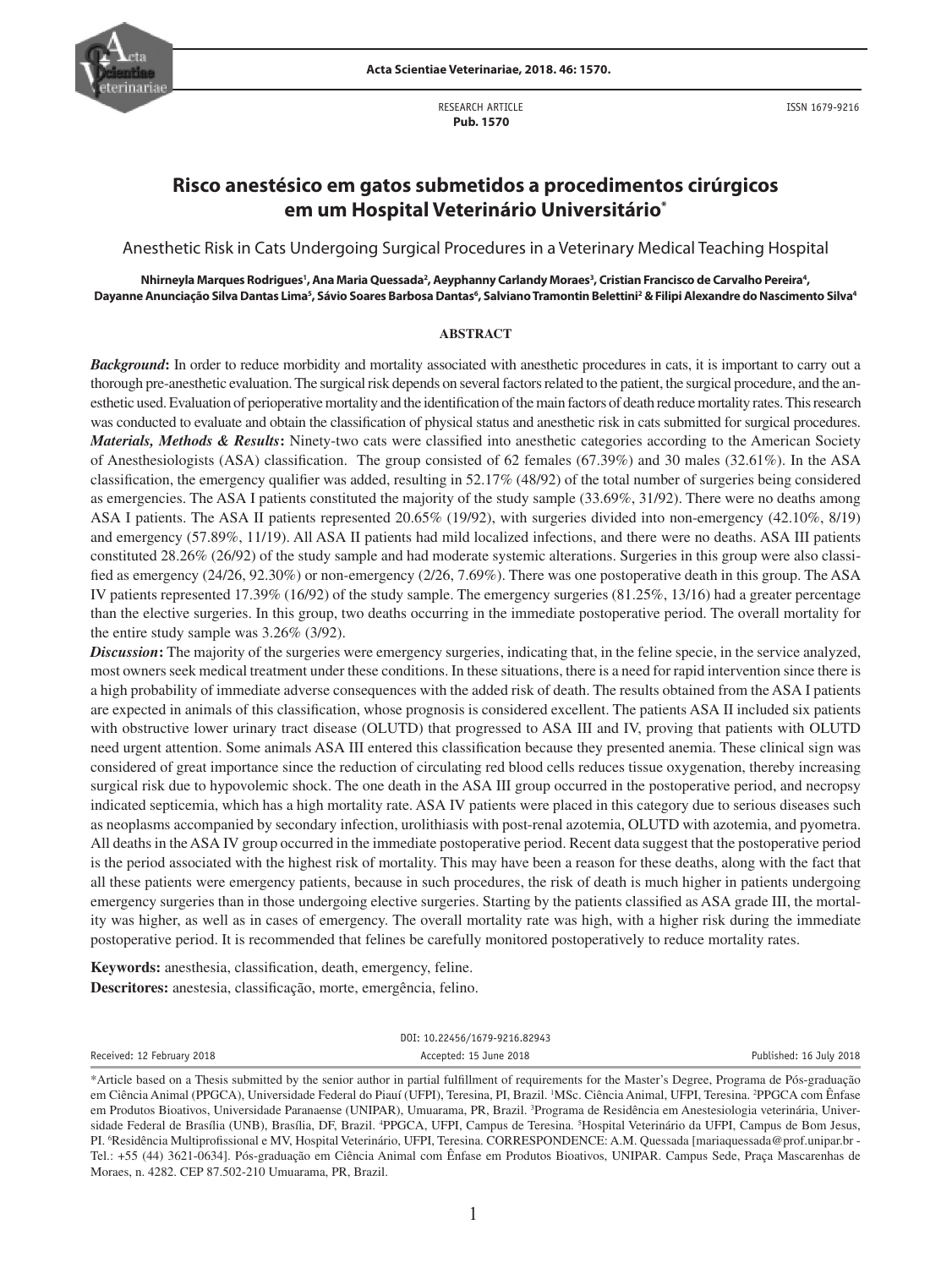## **INTRODUÇÃO**

A espécie felina apresenta enfermidades cujo tratamento é cirúrgico, sendo que há maior ocorrência de óbitos durante a anestesia em gatos, quando comparados aos cães [5,8]. Por isso, deve-se buscar minimizar a mortalidade e morbidade perioperatória e, entre as medidas importantes, pode-se citar minuciosa avaliação pré-anestésica [14]. Mediante esta avaliação, pode-se atribuir a categoria a qual o paciente se enquadra, baseada no sistema de classificação da Sociedade Americana de Anestesiologistas (ASA) [2], o que auxilia a determinar seu prognóstico [12].

A classificação de risco anestésico e cirúrgico depende de fatores ligados à tríade: paciente, cirurgia e anestesia [22] e por meio dela, é possível adotar condutas importantes, identificando-se fatores que possam comprometer o sucesso da cirurgia, evitando-se, complicações [25]. Além disso, há as emergências que exigem do profissional base sólida de conhecimentos e habilidades para tomar decisões, evitando a morte do paciente [24]. A avaliação da mortalidade perioperatória e a identificação dos principais fatores de óbito melhora a prática clínica e possibilitam a redução da mortalidade [5].

Diante do exposto, esta pesquisa objetivou avaliar e obter a classificação de estado físico e risco anestésico em gatos submetidos a procedimentos cirúrgicos de acordo com a classificação estabelecida pela ASA e mortalidade associada a tal classificação.

## **MATERIAIS E MÉTODOS**

## *Animais*

Foram acompanhados 92 gatos submetidos a procedimentos cirúrgicos com anestesia geral (intravenosa ou inalatória) em um período de sete meses em um Hospital Veterinário Universitário (HVU).

## *Classificação do risco anestésico*

No pré-operatório, os gatos foram classificados quanto à categoria de risco anestésico e estado físico, segundo a Sociedade Americana de Anestesiologistas [2]. Tal classificação é dividida nas seguintes categorias: ASA I- hígido, II- doença sistêmica de grau leve, III- doença sistêmica moderada, IV- doença sistêmica grave e V- paciente moribundo, sem expectativa de sobrevivência com ou sem cirurgia nas próximas 24 h. Cada grupo acima citado, ainda pode receber o qualificador de emergência "E" junto à classificação. Esta avaliação foi conduzida por um único avaliador.

#### *Parâmetros avaliados*

Foram mensurados parâmetros fisiológicos (temperatura corporal, frequências cardíaca e respiratória), bem como grau de hidratação, coloração de mucosas e tempo de preenchimento capilar. O prontuário clínico de todos os animais foi analisado permitindo a obtenção do histórico e exames complementares solicitados. Os principais exames foram: hemograma, bioquímica sérica, radiografia, ultrassonografia, citológico, histopatológico e eletrocardiograma.

### *Análise dos dados*

Foram obtidos dados sobre raça, idade, sexo, intervenções cirúrgicas, altas clínicas e óbitos trans e pós-operatórios. Todos os gatos foram acompanhados até alta clínica ou óbito e os dados foram submetidos à estatística descritiva, cujos resultados foram apresentados em porcentagens.

## **RESULTADOS**

Do total de 92 gatos, 62 eram fêmeas (67,39%) e 30 machos (32,61%) [Figura 1B]. A maioria dos animais era sem raça definida (85,87%; 79/92), a seguir a raça siamês (13,04%; 12/92) e persa (1,09%; 1/92) [Figura 1A]. Obteve-se classificação de risco anestésico e estado físico ASA (Figura 2). Devido às características de algumas cirurgias, foi adicionado às categorias o qualificador de emergência (E), o que resultou em 52,17% (48/92) do total de cirurgias realizadas classificadas como emergenciais.

A idade dos pacientes ASA I ( $n = 31$ ) variou entre quatro meses a nove anos (média de 1,3 ano) e o peso médio foi de 2,79 ± 1,31 kg [Figura 3A e B]. Os procedimentos foram ovariosalpingohisterectomia (OSH) eletiva (22/31; 70,97%) e orquiectomia eletiva (9/31; 29,03%). Neste grupo foram solicitados hemograma e exames bioquímicos para avaliação hepática e renal. Os resultados foram normais para a espécie. Nas fêmeas foi realizada ultrassonografia para exclusão de gestação. Os pacientes ASA I foram os de maior número (31/92; 33,69%), havendo sucesso em todos os procedimentos (sem óbitos).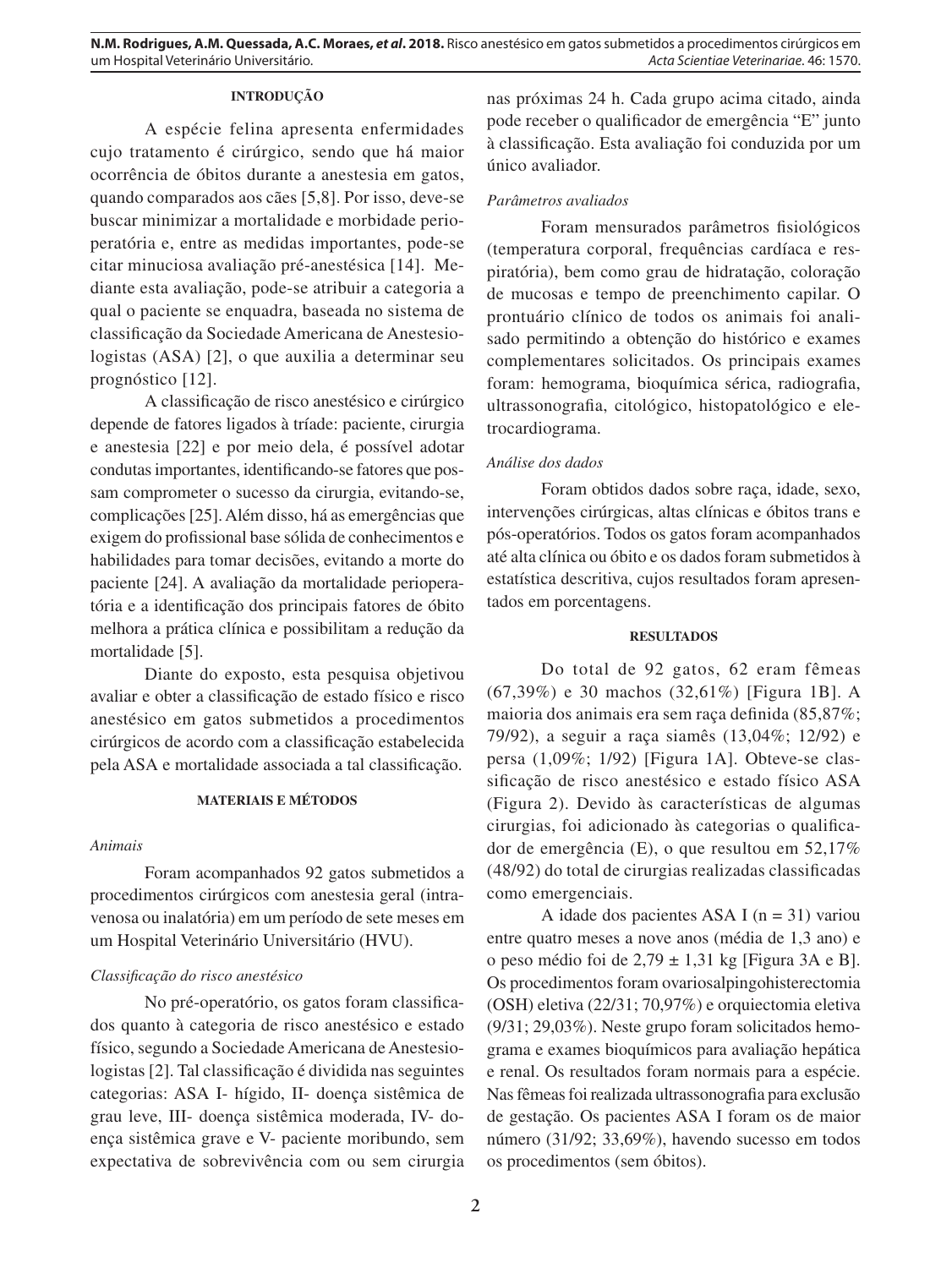

**Figura1.** Dados epidemiológicos referentes à classificação de risco anestésico e estado físico de gatos submetidos a procedimentos cirúrgicos em um Hospital Veterinário Universitário em Teresina, Piauí. A- Dados referentes às raças; B- Dados referentes ao sexo.



**Figura 2.** Distribuição percentual e numérica das diferentes categorias de risco anestésico e estado físico de gatos (American Society of Anesthesiologists - ASA) submetidos a procedimentos cirúrgicos em um Hospital Veterinário Universitário em Teresina, Piauí. [ASA I- Hígido; ASA II- Doença leve; ASA III- Doença sistêmica moderada; ASA IV- Doença grave. ASA V- Moribundo sem expectativa de sobrevivência nas próximas 24 horas. E- qualificador de emergência].

Para os pacientes ASA II (19/92; 20,65%) [Figura 3C e D], as idades variaram entre quatro meses a nove anos (com média de 3,32 anos). O peso médio foi de  $3,48 \pm 1,38$  kg. Os procedimentos cirúrgicos foram divididos em patológicos não emergenciais (8/19; 42,10%) e emergenciais (11/19; 57,89%). Os primeiros foram redução de fratura (úmero e fêmur; 2/8; 25%), enucleação do bulbo ocular (2/8; 25%), biópsia incisional (1/8; 12,50%) [Figura 3 C], laparotomia exploratória (1/8; 12,50%), recalcagem de pino intramedular (1/8; 12,50%) e retirada de pino intramedular (1/8; 12,50%). As cirurgias emergenciais (ASA II E) foram: cesariana com OSH (5/11; 45,45%), redução de fratura mandibular (3/11; 27,27%) [Figura 3D], desobstrução uretral (1/11; 9,09%), sutura de ferida cutânea (1/11; 9,09%) e correção de eventração (1/11; 9,09%).

Nos pacientes ASA III ( $n = 26$ ) [Figura 3E e F], a idade se situou entre 29 dias e 10 anos (média

3,52 anos) com peso médio de  $3,25 \pm 1,65$  kg. Os procedimentos classificados como patológicos não emergenciais (2/26; 7,69%) constaram de redução de fraturas múltiplas [fêmur, tíbia e fíbula] (1/2; 50%) e retirada de tumor cutâneo (1/2; 50%). Os felinos ASA III E (24/26; 92,30%) foram submetidos à OSH patológica (fetos mortos - 11/24; 45,83%) [Figura 3F], cesariana com OSH (fetos vivos e mortos - 3/24; 12,50%), desobstrução uretral (2/24; 8,33%), redução de prolapso retal (2/24; 8,33%) [Figura 3E], herniorrafia diafragmática (1/24; 4,16%), correção de eventração (1/24; 4,16%), correção de evisceração (1/24; 4,16%), retirada de projétil (1/24; 4,16%), redução de fratura (mandíbula) (1/24; 4,16%) e enucleação do bulbo ocular (1/24; 4,16%). Houve um óbito nesta classe no pós-operatório, em uma gata submetida à redução de fraturas múltiplas. A necropsia revelou sepse como *causa mortis*.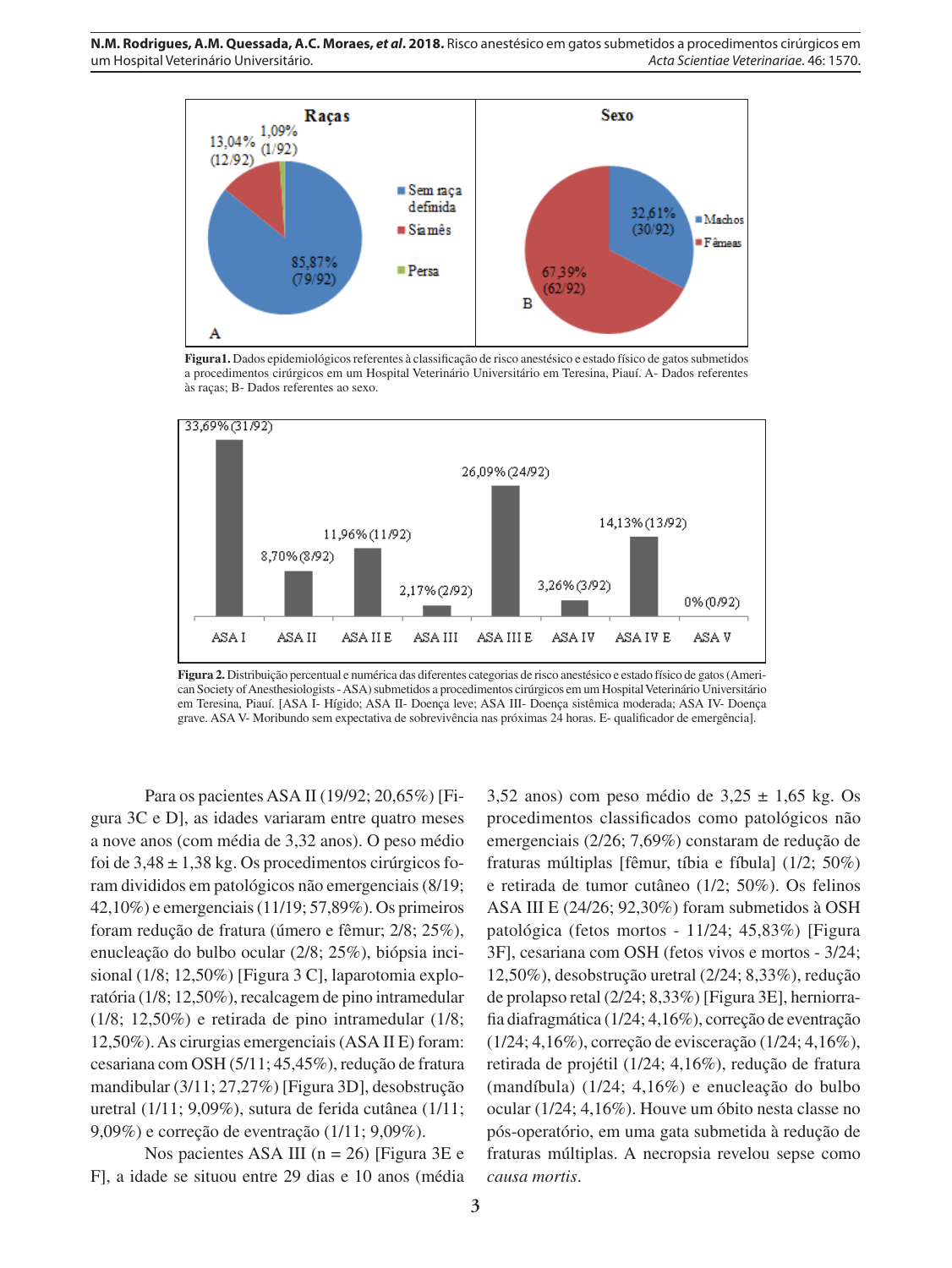**N.M. Rodrigues, A.M. Quessada, A.C. Moraes,** *et al***. 2018.** Risco anestésico em gatos submetidos a procedimentos cirúrgicos em um Hospital Veterinário Universitário. *Acta Scientiae Veterinariae*. 46: 1570.



**Figura 3.** Felinos submetidos a cirurgia (classificados pelo sistema ASA) em um Hospital Veterinário Universitário de Teresina, Piauí. A e B- Animais saudáveis, representantes da categoria ASA I a serem submetidos a cirurgias eletivas; C- Gata ASA II com lesões dermatológicas no dorso, submetida à biópsia incisional. D- Gato ASA II com fratura simples, na sínfise mandibular, tratado como paciente emergencial. E- Felino jovem ASA III com prolapso retal. F- Gata ASA III com parto distócico (fetos mortos). [ASA I- Hígido; ASA II- Doença leve- ASA III- Doença sistêmica moderada- ASA IV: Doença grave].

Na categoria ASA IV (n = 16) [Figura 4], a idade variou entre oito meses e nove anos (média 3,19 anos) e o peso médio foi de  $3,45 \pm 1,04$  kg. Houve mais cirurgias emergenciais (13/16; 81,25%), do que não emergenciais (3/16; 18,75%), que foram: exanteração orbitária (1/3; 33,33%), enxerto autólogo na órbita ocular (1/3; 33,33%) e cistotomia (1/3; 33,33%). Os procedimentos em pacientes ASA IV E foram desobstrução uretral (5/13; 38,46%), OSH (fetos mortos - 5/13; 38,46%), OSH por piometra (2/13; 15,38%) e correção de evisceração (1/13; 7,69%). Neste grupo, houve dois óbitos, ambos no pós-operatório imediato. Um dos óbitos foi do paciente submetido à exanteração orbitária em decorrência de um carcinoma de células escamosas. Devido à deiscência na ferida cirúrgica (Figura 4), foi feita uma segunda cirurgia com enxer-

to de pele, mas o felino teve óbito no pós-operatório desta segunda cirurgia. A necropsia detectou choque hipovolêmico como causa mortis.

No caso da cistotomia (remoção de cálculo vesical), a gata foi classificada como ASA IV devido à anemia e azotemia pós-renal. Os pacientes com doença felina do trato urinário inferior (DTUIF) obstrutiva foram incluídos na categoria ASA IV devido a complicações sistêmicas (abatimento, desidratação, hipotermia, azotemia). Houve óbito de um paciente com DTUIF no pós-operatório e a necropsia não foi realizada. Não ocorreram casos de pacientes nas classes ASA V e ASA VI.

A mortalidade foi de 3,26% nos procedimentos cirúrgicos em gatos no serviço e período analisados (Tabela 1).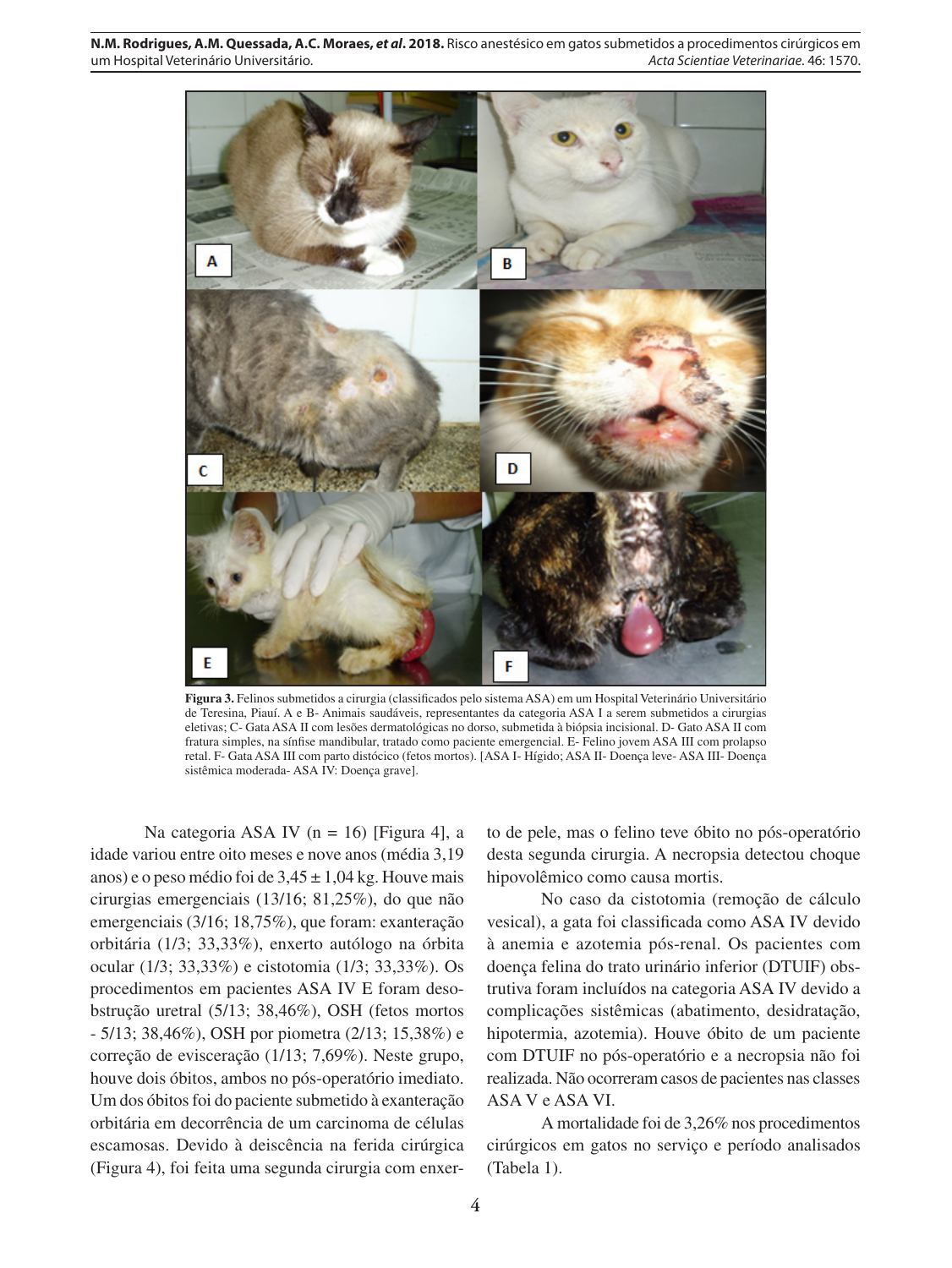

**Figura 4.** Felino representante da categoria ASA IV portador de carcinoma de células escamosas na região ocular direita, submetido à cirurgia em um Hospital Veterinário Universitário de Teresina, Piauí. A- Momento do internamento. B- Deiscência da sutura após a cirurgia para retirada da massa tumoral. [ASA I- Hígido; ASA II- Doença leve; ASA III- Doença sistêmica moderada; ASA IV- Doença grave].

**Tabela 1.** Classificação ASA\* de estado físico e dados referentes aos óbitos em felinos em procedimentos anestésicosem um Hospital Veterinário Universitário em um período de sete meses.ASA I: Hígido; ASA II: Doença leve; ASA III; Doença sistêmica moderada; ASA IV: Doença grave.ASA V: Moribundo sem expectativa de sobrevivência nas próximas 24 horas.

| Obitos em Felinos |                       |                      |                                      |                                      |       |
|-------------------|-----------------------|----------------------|--------------------------------------|--------------------------------------|-------|
| <b>ASA</b>        | $No$ total de animais | $No$ total de óbitos | $No$ de óbitos no<br>transoperatório | $No$ de óbitos no pós-<br>operatório | $\%$  |
|                   | 31                    |                      |                                      |                                      | 0,00  |
|                   | 19                    |                      |                                      |                                      | 0,00  |
| Ш                 | 26                    |                      |                                      |                                      | 3,85  |
| IV                | 16                    |                      |                                      |                                      | 12,50 |
|                   |                       |                      |                                      |                                      | 0,00  |
| <b>TOTAL</b>      | 92                    |                      |                                      |                                      | 3,26  |

\*American Society of Anesthesiologists [2].

#### **DISCUSSÃO**

O maior número de fêmeas deve-se à grande procura pela castração no serviço analisado, corroborando estudo anterior no Brasil [16] e também pelo grande número de gatas com enfermidades reprodutivas, situação já descrita em Hospital Veterinário na Bahia [26]. O resultado das raças reflete a clientela do HVU onde a maior parte dos pacientes felinos são sem raça definida [13].

Neste estudo, as emergências se destacaram, demonstrando que, na espécie felina, no serviço analisado, a maioria dos tutores busca tratamento médico nessas condições, como se observa em outra pesquisa [26]. Tais procedimentos têm alto índice de complicações, limitando a avaliação e estabilização pré-anestésicas [25]. Nestas situações, decisões, cuidados e intervenções devem ser rápidas, pois há risco de óbito [24].

A ausência de complicações e óbitos nos pacientes ASA I são esperados em animais desta categoria, cujo prognóstico é excelente [25]. A alta porcentagem de gatos nesta categoria se deve ao grande número de animais submetidos à castração eletiva principalmente para evitar gestações indesejáveis e doenças reprodutivas futuras [19].

Quanto às fraturas (úmero, fêmur e mandíbula) dos gatos ASA II (Figura 3D) todas foram simples (conforme radiografias) e decorrentes de traumas. Dados semelhantes foram obtidos em levantamento em um Hospital Escola [10]. As fraturas de mandíbula foram tratadas emergencialmente devido à má-oclusão (Figura 3D), o que poderia levar à anorexia com desnutrição, podendo culminar em lesões mais graves.

As enfermidades que levaram às enucleações de bulbo ocular foram devido a traumas, mas com lesões restritas ao órgão, permitindo que os animais fossem classi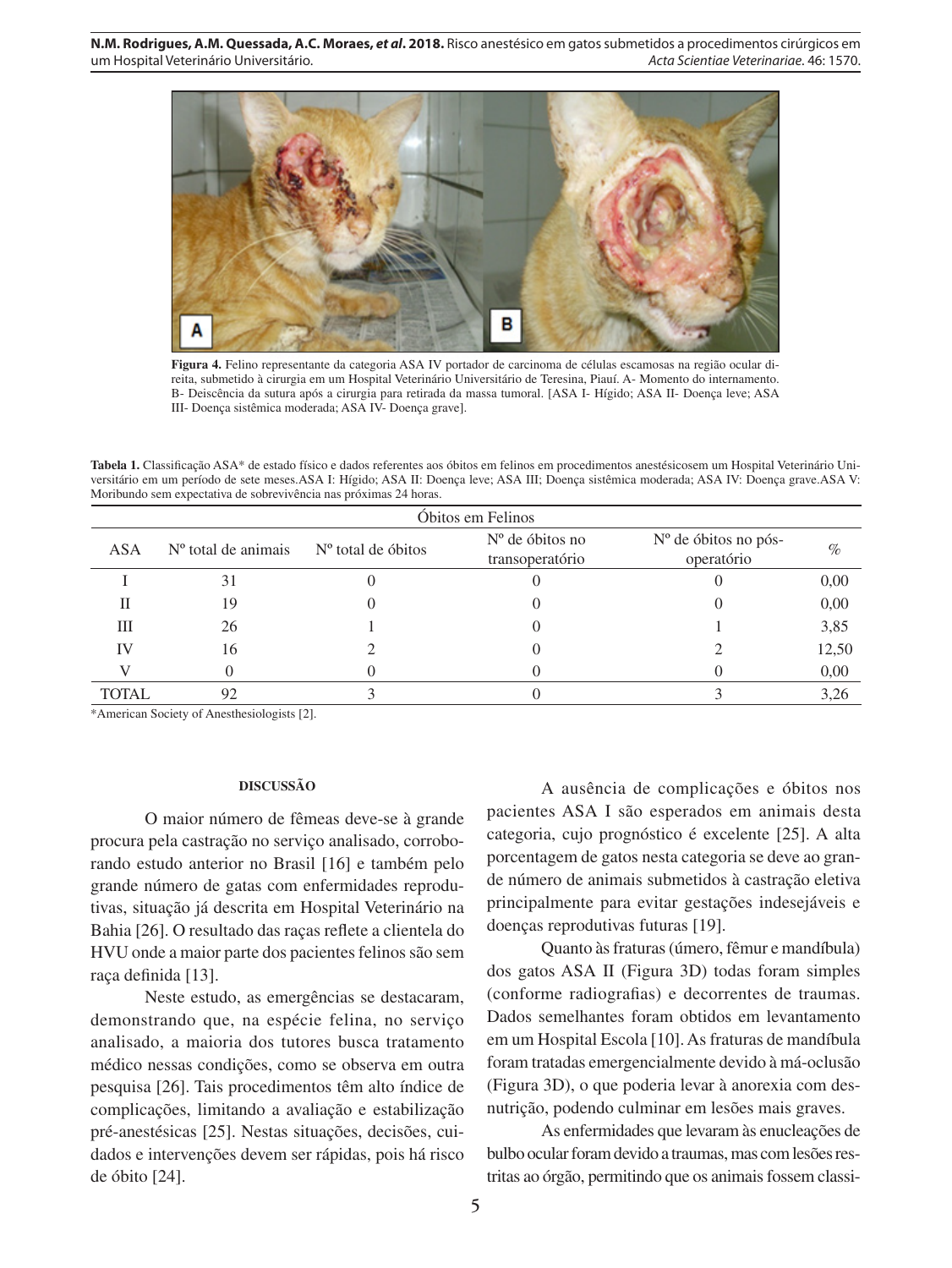ficados como ASA II [2]. Um paciente ASA II submetido à correção de eventração pós-cirúrgica (OSH), apresentou tal eventração por lambedura da ferida cirúrgica (ausência do colar protetor), que é uma das principais causas de complicações pós-operatórias em cães e gatos [4].

Os pacientes ASA II portadores de DTUIF obstrutiva foram assim classificados por ainda não apresentarem danos sistêmicos (conforme resultados de exames complementares). Provavelmente, tal ausência de alterações se deve à procura precoce por tratamento. A obstrução uretral em felinos é uma das doenças com alto percentual de urgências e, se não tratadas em tempo hábil, conduz a complicações graves [23]. Neste estudo, seis gatos com DTUIF obstrutiva, não tratados imediatamente evoluíram para categorias de maior risco anestésico (ASA III e IV), comprovando que tal enfermidade necessita de atendimento rápido [4], pois predispõe à alta mortalidade [27].

Os casos de partos distócicos da classe ASA II apresentaram viabilidade fetal, possibilitando que entrassem em tal categorial. O estado clínico destas pacientes não foi grave provavelmente porque houve busca imediata por atendimento médico, evitando maiores complicações à mãe e aos filhotes.

Apesar de, não ter ocorrido óbito nas classes ASA I e II, esses riscos não poderiam ser negligenciados, uma vez que cirurgia e anestesia jamais deixam de ter risco [5], podendo ocorrer reações e complicações inesperadas até mesmo em pacientes sadios [25].

Alguns animais classificados como ASA II, foram submetidos aos mesmos procedimentos de gatos do grupo ASA III. Isso ocorreu porque estes últimos apresentaram hematócrito baixo, caracterizando anemia. Tal sinal clínico foi considerado importante nesta classificação já que a diminuição dos glóbulos vermelhos circulantes reduz a oxigenação tecidual [14], aumentando o risco cirúrgico pela possibilidade de choque hipovolêmico [25].

As pacientes ASA III com partos distócicos foram incluídas na categoria ASA III E devido ao agravante de possuírem ao menos um dos fetos mortos, trazendo riscos iminentes para a sua vida e dos demais filhotes. Muitas vezes isso é decorrente do uso de anticoncepcionais sem acompanhamento médico [26]. Estes fármacos são muito citados em medicação por tutores, sendo que seus efeitos adversos causam distúrbios reprodutivos, incluindo irregularidades no ciclo estral e abortos [17].

Ainda nos animais ASA III E, observou-se prolapso retal (Figura 3E), tido como uma das principais emergências gastrintestinais de felinos, mas com bom índice de recuperação [15], como foi visto aqui. No caso da herniorrafia diafragmática, o animal se recuperou completamente porque o prognóstico é bom sempre que o reparo cirúrgico é feito adequadamente [11], como ocorreu neste paciente.

Em ferimentos por armas de fogo, deve-se estabilizar o paciente, realizar reconstrução cirúrgica do local afetado ou, em alguns casos, optar por tratamento conservador [24]. Neste estudo, em um paciente ASA III E, o projétil balístico alojado no tecido subcutâneo (próximo à tíbia direita), foi removido facilmente, não apresentando complicações e possibilitando boa recuperação do animal.

O óbito ocorrido na classe ASA III foi causado por sepse. Tal complicação tem alta mortalidade [27] e pode ocorrer em casos de traumas semelhante ao ocorrido nesta gata.

O paciente submetido à exanteração orbitária que veio a óbito apresentava estágio avançado de carcinoma de células escamosas (Figura 4), mas a cirurgia, que é agressiva, foi necessária para evitar recidivas ou até mesmo o óbito do paciente [3] que acabou acontecendo por choque hipovolêmico.

Nos casos de DTUIF obstrutiva não tratados precocemente, a enfermidade pode resultar em insuficiência renal secundária [23,28]. No óbito ocorrido no paciente portador desta condição, embora não tenha sido feita a necropsia, é provável que a morte tenha sido por hipercalemia e uremia secundária à obstrução [28].

Quanto às gatas com piometra, foram classificadas em ASA IV e submetidas imediatamente a OSH, tratamento recomendado para esta enfermidade [9]. Nesses casos, a demora na procura por atendimento, torna o prognóstico reservado, podendo resultar na morte da paciente [9] devido à ocorrência de choque séptico [21]. Não houve óbito e provavelmente este resultado favorável se deve à conduta adotada no HVU, de tratar piometra (aberta ou fechada) como emergência, encaminhando os animais para cirurgia imediata. Relatos demonstram que 20% das gatas submetidas à OSH por piometra morrem durante a cirurgia ou após sua realização [20], tornando-a uma enfermidade com alta mortalidade [27].

Assim, como visto nesta pesquisa, vários estudos têm mostrado uma estreita relação entre morbidade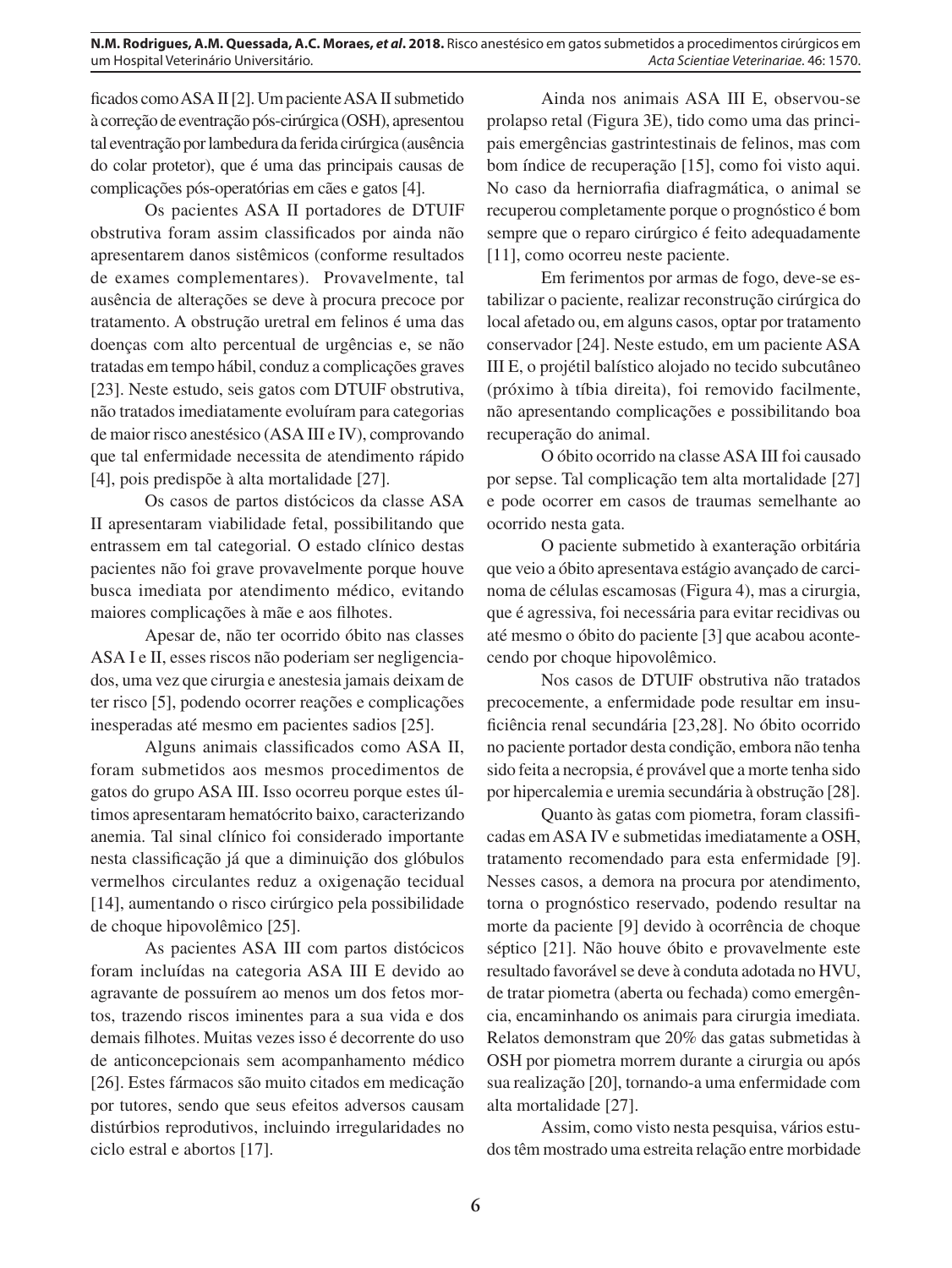e mortalidade anestésicas e o estado físico [12]. Um dos objetivos da avaliação destes riscos é permitir a melhora do paciente até a realização do procedimento cirúrgico indicado. No entanto, os casos que aqui culminaram em óbito, não poderiam esperar por esta condição, devido ao desconforto e injúria causada pela enfermidade destes gatos.

São fatores que influenciam no risco de óbito do paciente felino: classificação de estado físico ASA, aumento da idade, extremos de pesos, fluidoterapia, entubação orotraqueal, complexidade e urgência no procedimento cirúrgico [6]. Todos estes fatores devem ser cuidadosamente avaliados pelo anestesista, pois há trabalhos recentes que sugerem maior ocorrência de óbitos relacionados à anestesia em gatos do que em cães, e, tendo-se consciência dos possíveis fatores de risco, os médicos veterinários que trabalham com anestesias em felinos podem ser norteados a uma melhor avaliação pré-anestésica, cuidados na administração de fluidos, melhor monitoramento durante e pós-anestesia, reduzindo complicações [5]. Na presente pesquisa ficou evidente a importância da classificação ASA, pois os óbitos foram verificados a partir da classificação ASA III.

Neste estudo, no período avaliado, todos os óbitos ocorreram no período pós-operatório imediato e em pacientes portadores de doenças. Os dados que mais se aproximam datam de 1990 de estudo conduzido no Reino Unido, com taxa total de mortalidade de 0,29% [7]. No entanto, quando se divide os pacientes em portadores de enfermidades e saudáveis, a taxa de mortalidade muda para 3,33% e 0,29% respectivamente [7,18]. Portanto com dados similares aos observados aqui (3,26%) já que todos os óbitos foram verificados em animais doentes e, entre os considerados saudáveis, não ocorreram mortes (Tabela 2). Dados mais recentes sugerem que haja morte relacionada à anestesia em cerca de 0,1 a 0,2% dos pacientes saudáveis e 0,5 a 2% em cães e gatos doentes, sendo o pós-operatório o período de maior risco para ocorrência de óbitos [5], fato observado nos resultados aqui expostos cujos óbitos se deram no pós-operatório.

Em dois óbitos ocorridos neste estudo, as necropsias determinaram como causas sepse e choque hipovolêmico. Pode ter contribuído para estes óbitos o fato de serem pacientes atendidos emergencialmente, pois em procedimentos deste tipo, o risco de óbito é bem maior que nos eletivos [1]. Além disso, em hospitais universitários os pacientes de emergência são os mais comuns sendo que complicações cardiovasculares (inclusive deficiência de oxigenação tecidual) são causas comuns de óbitos anestésicos [5], como ocorreu no caso do choque hipovolêmico. No óbito devido à sepse, a gata tinha sofrido trauma com fraturas múltiplas, uma das principais causas de óbitos em pequenos animais [27].

## **CONCLUSÕES**

Os pacientes classificados como ASA I foram maioria neste estudo, devido à grande quantidade de cirurgias eletivas como OSH e orquiectomia. A mortalidade perioperatória em gatos foi maior nos pacientes com classificação ASA a partir do grau III, bem como, nos casos de emergência. A taxa de mortalidade relacionada a procedimentos cirúrgicos realizados em felinos neste HVU no período analisado foi alta, sendo os maiores riscos evidenciados no período pós-operatório imediato. Desta forma, sugere-se que os felinos sejam cuidadosamente monitorados no pós-operatório para que haja diminuição da mortalidade.

*Ethical approval***.** Esta pesquisa foi aprovada pelo Comitê de ética em experimentação com animais da instituição onde foi realizado com o número de parecer nº 063/11.

*Declaration of interest***.** The authors report no conflicts of interest. The authors alone areresponsible for the content and writing of paper.

## **REFERENCES**

- **1 Abelha F.J., Castro M.A., Landeiro N.M., Neves A.M. & Santos C.C. 2006.** Mortalidade e o tempo de internação em uma unidade de terapia intensiva cirúrgica. *Revista Brasileira de Anestesiologia*. 56(1): 34-45.
- **2 ASA American Society of Anesthesiologists. 2014.** ASA Physical Status Classification System. Disponível em: <file:///C:/Users/Usuario/Desktop/asa-physical-status-classification-system.pdf>. [Accessed online in October 2015].
- **3 Atique-Tacla M., Paves L., Pereira M.D. & Paulo G.M. 2006.** Exanteração: estudo retrospectivo. *Arquivo Brasileiro de Oftalmologia*. 69(5): 679-682.
- **4 Braga D.P., Borges A.P.B., Carvalho T.B., Santos L.C. & Corsini C.M.M. 2012.** Antibioticoprofilaxia em cirurgias de cães e gatos: necessidade e realidade. *Revista Ceres*. 59(6): 758-764.